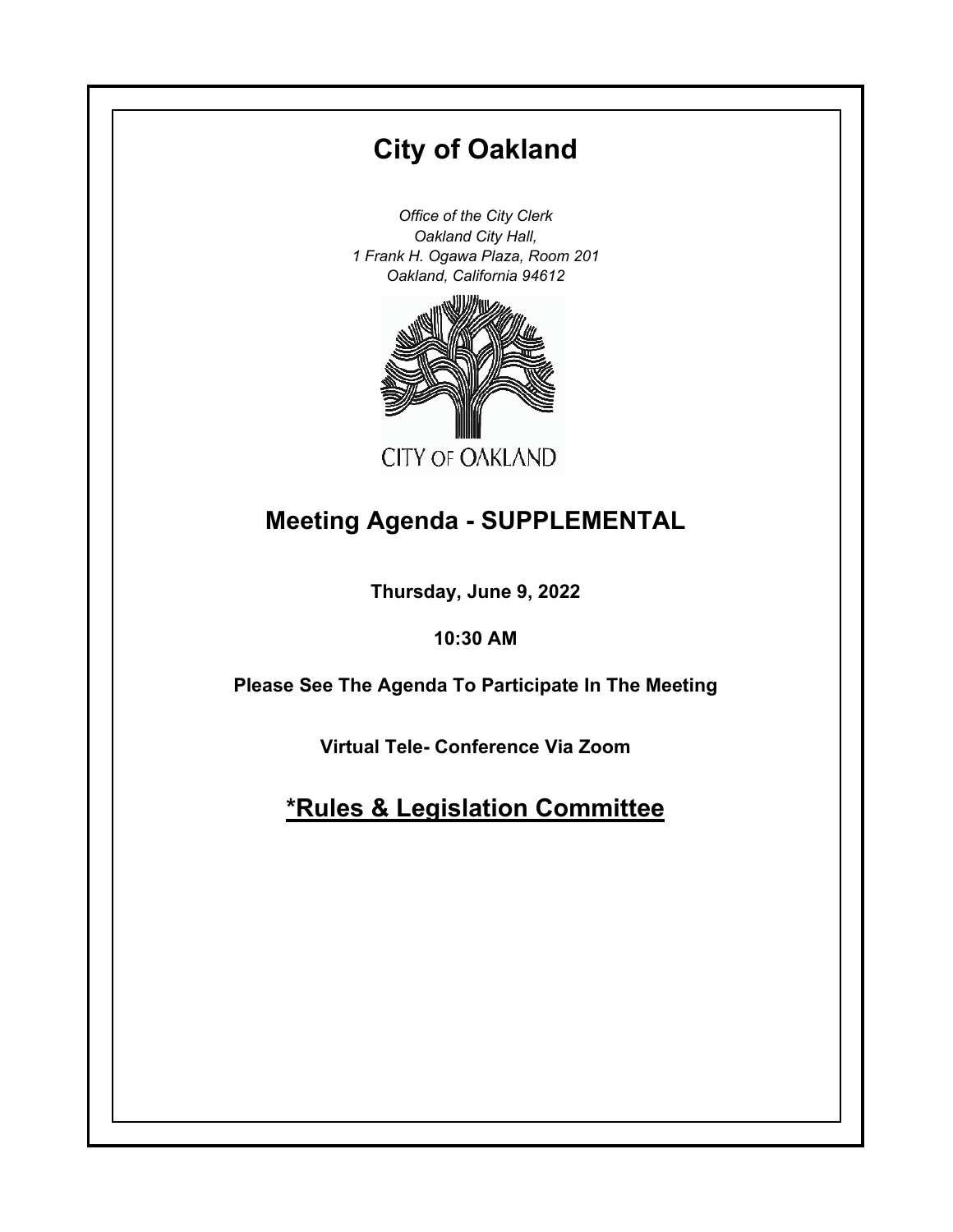## *Pursuant to California Government Code Section 54953(e ), the City Council has found that an imminent risk to the health of attendees due to the COVID-19 pandemic continues to exist. Therefore, all City Councilmembers will particulate in the meeting via phone/video conference without notice of their teleconference locations*

#### PUBLIC PARTICIPATION

The public may observe and/or participate in this meeting many ways.

#### OBSERVE:

• To observe, the public may view the televised video conference by viewing KTOP channel 10 on Xfinity (Comcast) or ATT Channel 99 and locating City of Oakland KTOP - Channel 10 • To observe the meeting online from the City's Agenda Meeting Calendar, at the noticed meeting time, please click on https://oakland.legistar.com/calendar.aspx and click on the "In Progress" link under "Video" for the corresponding meeting.

• To observe the meeting by video conference, please click on this link:

https://us02web.zoom.us/j/87038304481 at the noticed meeting time.

• To listen to the meeting by phone, please call the numbers below at the noticed meeting time: Dial (for higher quality, dial a number based on your current location):US: +1 669 900 6833 or +1 253 215 8782 or +1 346 248 7799 or +1 929 436 2866 or +1 301 715 8592 or +1 312 626 6799 or 833 548 0282 (Toll Free) or 877 853 5247 (Toll Free) or 888 788 0099 (Toll Free) or 833 548 0276 (Toll Free) Meeting ID: 870 3830 4481

If asked for a participant ID or code, press #.

#### COMMENT:

ALL PUBLIC COMMENT ON ACTION ITEMS WILL BE TAKEN AT THE BEGINNING OF THE MEETING UNDER ITEM 1. COMMENT FOR ITEMS NOT ON THE AGENDA WILL BE TAKEN UNDER OPEN FORUM AT THE END OF THE MEETING

There are three ways to submit public comments.

• eComment. To send your comment directly to Council members and staff BEFORE the meeting starts please click on https://oakland.legistar.com/calendar.aspx and click on the "eComment" link for the corresponding meeting. Please note that eComment submission closes five (5) minutes before posted meeting time.

• To comment by Zoom video conference, click the "Raise Your Hand" button to request to speak when Public Comment is being taken on a eligible agenda item at the beginning of the meeting. You will be permitted to speak during your turn,allowed to comment, and after the allotted time, re-muted. Instructions on how to "Raise Your Hand" is available at:

https://support.zoom.us/hc/en-us/articles/205566129 - Raise-Hand-In-Webinar.

• To comment by phone, please call on one of the above listed phone numbers. You will be prompted to "Raise Your Hand" by pressing "\*9" to speak when Public Comment is taken. You will be permitted to speak during your turn, allowed to comment, and after the allotted time, re-muted. Please unmute your self by pressing \*6.

If you have any questions, please email the Agenda Management Unit at cityclerk@oaklandca.gov

- Office of the City Clerk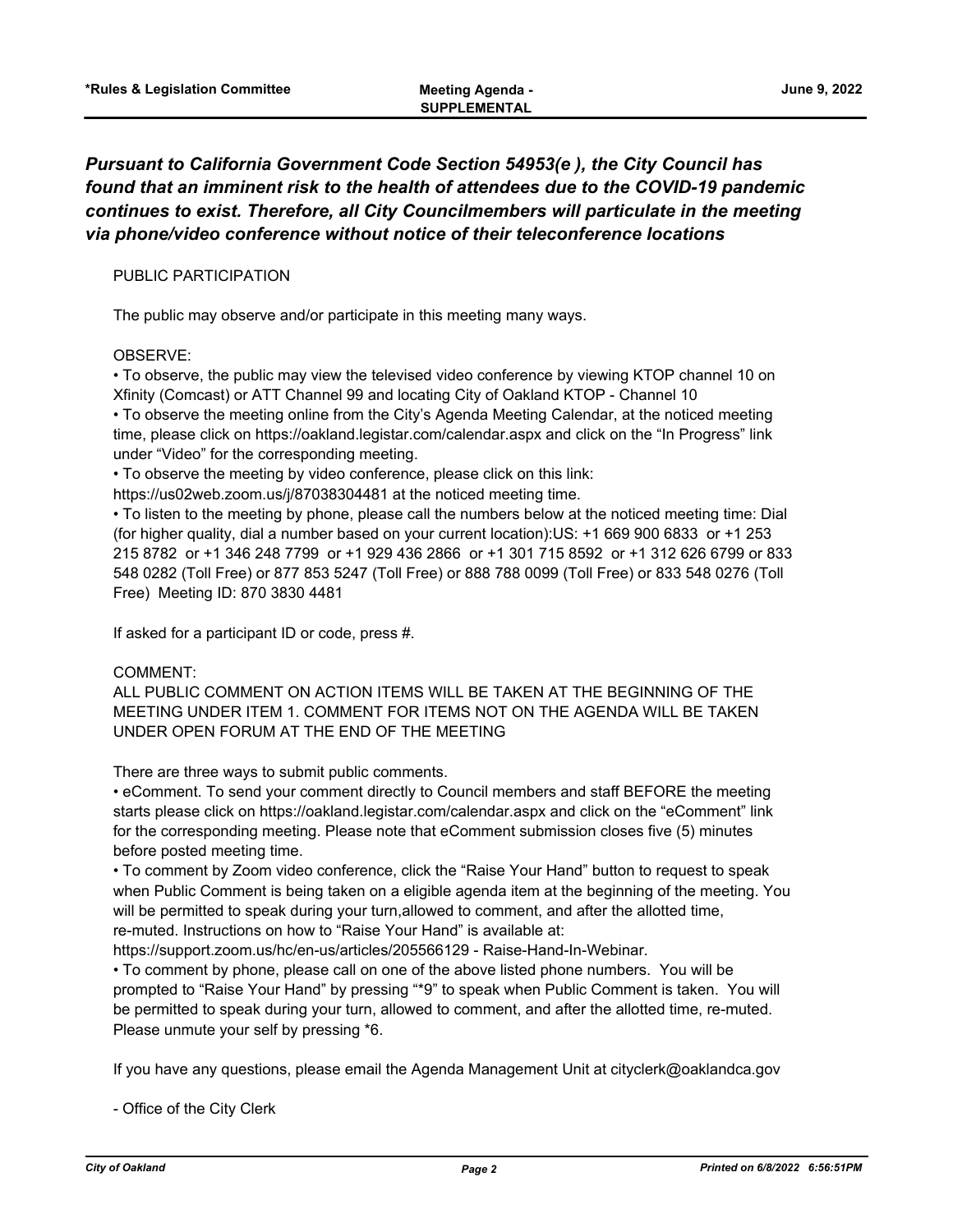#### **COMMITTEE MEMBERSHIP:**

*\*Council President Nikki Fortunato Bas, District 2; Councilmember Carroll Fife, District 3; Councilmember Dan Kalb, District 1; Chairperson: President Pro Tempore Sheng Thao, District 4*

#### **Roll Call / Call To Order**

### **1 PUBLIC COMMENT: COMMENTS ON ALL ITEMS WILL BE TAKEN AT THIS TIME. COMMENTS FOR ITEMS NOT ON THE AGENDA WILL BE TAKEN DURING OPEN FORUM**

**2** Approval Of The Draft Minutes From The Committee Meeting Of May 12, 2022

[22-0474](http://oakland.legistar.com/gateway.aspx?m=l&id=/matter.aspx?key=33394)

*Attachments:* [View Report](http://oakland.legistar.com/gateway.aspx?M=F&ID=a89ecf93-30e8-48d1-96e5-9ac21a749eea.pdf)

#### **3 New Scheduling Items**

Subject: Resolution In Support Of Senate Constitutional Amendment 2 From: Councilmember Fife **3.1**

Recommendation: Adopt A Resolution In Support Of Senate Constitutional Amendment 2 (SCA 2) By Senators Allen And Wiener To Repeal Article 34 Of The California State Constitution, Which Prohibits Public Entities From Developing, Constructing, Or Acquiring A Low-Rent Housing Project Until A Majority Of The Qualified Electors Of A City Or A County In Which The Low-Rent Housing Project Is Proposed Approve The Project By Voting In Favor At An Election; On The June 16, 2022 Special Rules And Legislation Committee Agenda

[22-0526](http://oakland.legistar.com/gateway.aspx?m=l&id=/matter.aspx?key=33446)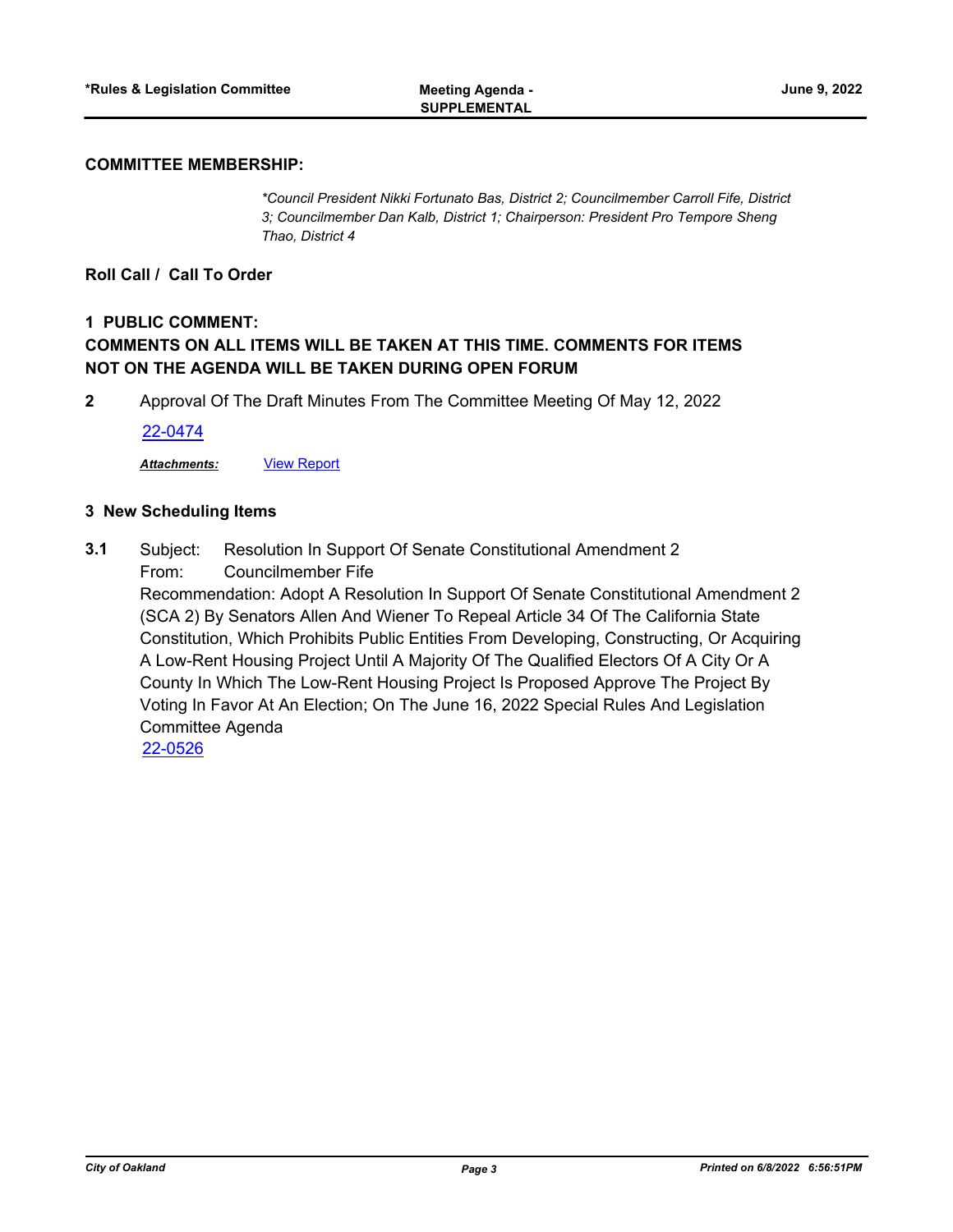Subject: 14th Street Safety Project From: Transportation Department Recommendation: Adopt A Resolution Approving The 14th Street Safety Project; Approving The 14th Street Safety Project Parking Management Plan; And Adopting California Environmental Quality Act (CEQA) Findings; On The June 21, 2022 City Council Agenda On Consent **3.2**

[22-0144](http://oakland.legistar.com/gateway.aspx?m=l&id=/matter.aspx?key=33065)

[View Report](http://oakland.legistar.com/gateway.aspx?M=F&ID=02b029bb-99a1-4c80-a5f9-df2cde233128.pdf) *Attachments:*

**[View Report Attachment A](http://oakland.legistar.com/gateway.aspx?M=F&ID=6e118806-a0eb-44ef-a614-19f68762a85f.pdf)** 

[View Report Attachment B](http://oakland.legistar.com/gateway.aspx?M=F&ID=75648362-60d3-4d10-94d8-f5ec35e0a6ca.pdf)

[View Report Attachment C](http://oakland.legistar.com/gateway.aspx?M=F&ID=e3da08fa-b5a3-461a-bacd-ab12312eba08.pdf)

[View Report Attachment D](http://oakland.legistar.com/gateway.aspx?M=F&ID=56e2e75c-c9ad-438d-84d6-f33d2e5966e8.pdf)

**[View Report Attachment E](http://oakland.legistar.com/gateway.aspx?M=F&ID=59f0dd1e-c218-4bbd-b741-9cadd0f570cf.pdf)** 

**[View Legislation](http://oakland.legistar.com/gateway.aspx?M=F&ID=bb922365-21ae-405f-956d-e4b3386322a5.pdf)** 

[View Supplemental Legislation 3/17/2022](http://oakland.legistar.com/gateway.aspx?M=F&ID=de605945-8d88-444f-978b-101c4ce1941b.pdf)

#### *Legislative History*

| 3/3/22  | *Rules & Legislation<br>Committee<br>term with "Approving".                          | Scheduled to the *Special Public Works<br>Committee<br>A Title change was read into record striking "Supporting", and replacing the                                                                                                     |
|---------|--------------------------------------------------------------------------------------|-----------------------------------------------------------------------------------------------------------------------------------------------------------------------------------------------------------------------------------------|
| 3/22/22 | *Special Public Works<br>Committee<br>April 19, 2022 City Council Agenda on Consent. | Approved the Recommendation of Staff, and<br>Forward to the * Concurrent Meeting of the<br>Oakland Redevelopment Successor Agency<br>and the City Council<br>The Committee Approved the Recommendation of Staff and Forwarded it to the |
| 3/24/22 | *Rules & Legislation<br>Committee<br>On Consent.                                     | Scheduled to the * Concurrent Meeting of<br>the Oakland Redevelopment Successor<br>Agency and the City Council                                                                                                                          |

Subject: Resolution Honoring Deborah "Debbie" Barnes **3.3**

From: Office Of The City Administrator

Recommendation: Adopt A Resolution Recognizing And Appreciating Ms. Deborah "Debbie" Barnes For Her Exemplary Service To The City of Oakland And Congratulating Her On Her Retirement; On The June 21, 2021 City Council Agenda On Consent [22-0504](http://oakland.legistar.com/gateway.aspx?m=l&id=/matter.aspx?key=33424)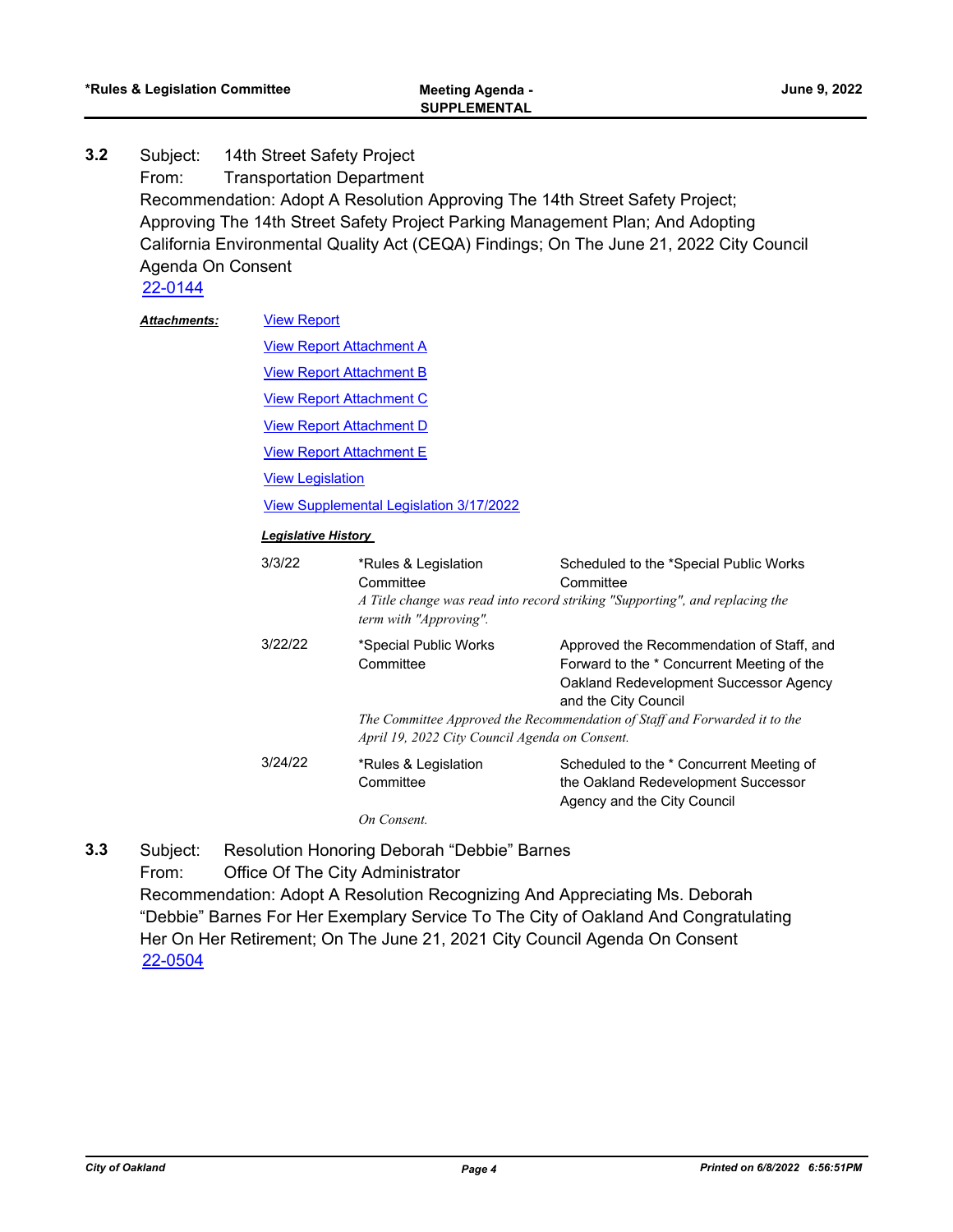- Subject: Resolution Recognizing Nicholas Williams From: Office Of The City Administrator Recommendation: Adopt A Resolution Acknowledging Nicholas J. Williams For His Outstanding Service To Oakland Parks And Recreation Youth Development And The City Of Oakland And Congratulating Him On His Future Endeavors; On The June 21, 2022 City Council Agenda On Consent **3.4** [22-0508](http://oakland.legistar.com/gateway.aspx?m=l&id=/matter.aspx?key=33428)
- Subject: Resolution Honoring Sara Bedford From: Office Of The City Administrator Recommendation: Adopt A Resolution Honoring Sara Bedford For Over Twenty Nine Years Of Exemplary Service To The City Of Oakland And Congratulating Her Upon Her Retirement; On The June 21, 2022 City Council Agenda On Consent **3.5** [22-0509](http://oakland.legistar.com/gateway.aspx?m=l&id=/matter.aspx?key=33429)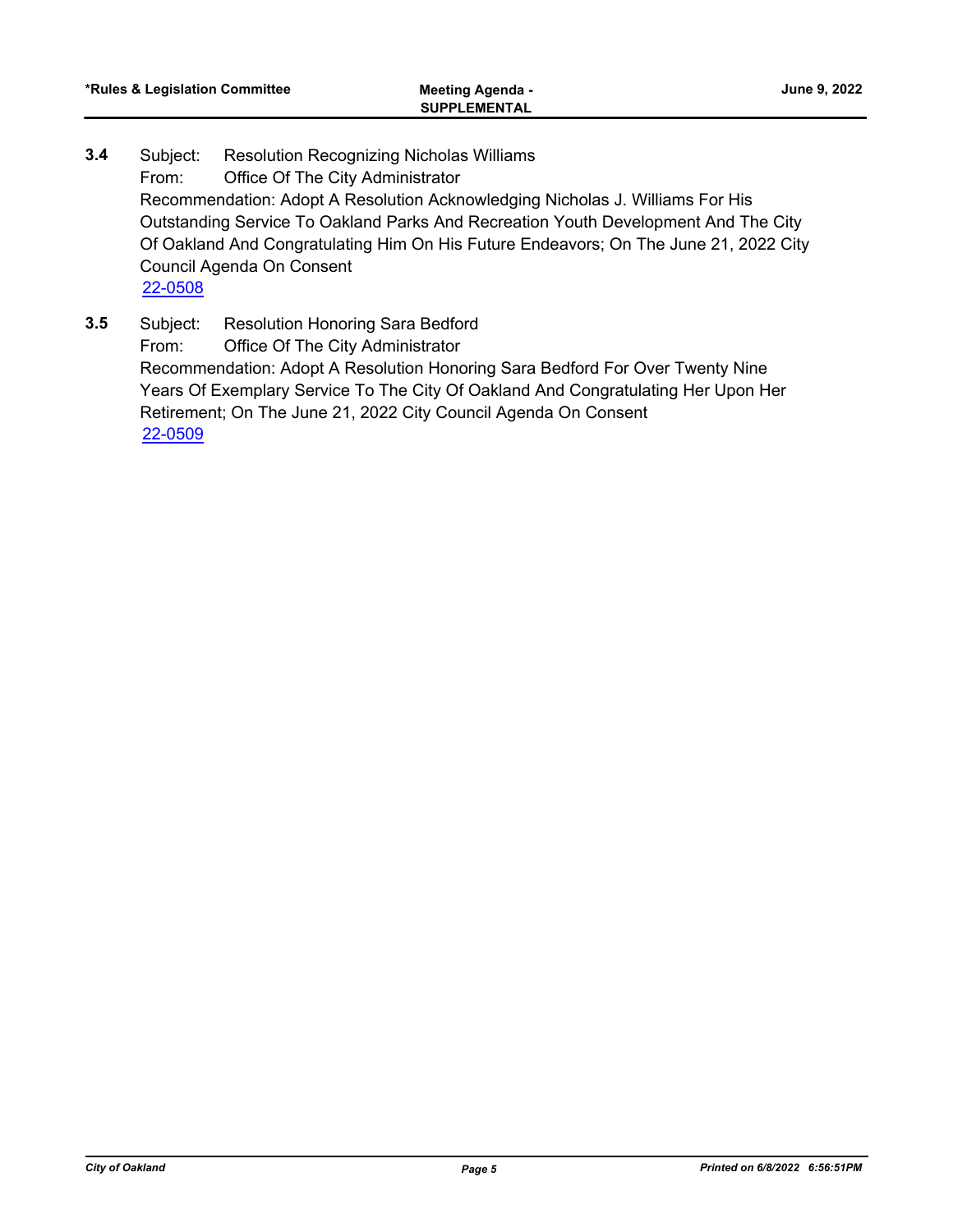Subject: Contract For Objective Design Standards And Project Review Streamlining From: Planning And Building Department Recommendation: TITLE CHANGE **3.6**

[OLD TITLE] Adopt A Resolution:

(1) Authorizing The City Administrator To Negotiate, Award And Execute A Professional Services Agreement To Dyett & Bhatia In An Amount Not To Exceed Seven Hundred And Twenty Thousand Dollars (\$720,000) That Includes Sixty-Four Thousand And Five Hundred Dollars (\$64,500) Contingency Amount For Providing Technical Expertise In The Creation Of Project Review Streamlining Procedures And Objective Design Standards; And

(2) Appropriating Three Hundred And Seventy Thousand Dollars (\$370,000) That Includes Sixty-Four Thousand And Five Hundred Dollars (\$64,500) Contingency Amount From The Development Services Fund (Fund 2415) Balance To Finance A Portion Of The Contract Awarded To Dyett And Bhatia To Provide Technical Expertise In The Creation Of Project Review Streamlining Procedures And Objective Design Standards; And

(3) Making Appropriate California Environmental Quality Act (CEQA) Findings

[NEW TITLE] Adopt A Resolution:

(1) Authorizing The City Administrator To Negotiate, Award And Execute A Professional Services Agreement To Dyett & Bhatia In An Amount Not To Exceed Seven Hundred And Twenty Thousand Dollars (\$720,000) That Includes Sixty-Four Thousand And Five Hundred Dollars (\$64,500) Contingency Amount For A Period Of Approximately One Year For Providing Technical Expertise in the Creation of Project Review Streamlining Procedures And Objective Design Standards; And

(2) Requesting To Use Three Hundred and Seventy Thousand Dollars (\$370,000) From The Development Services Fund (Fund 2415) Balance To Finance A Portion Of The Contract Awarded To Dyett And Bhatia To Provide Technical Expertise in the Creation of Project Review Streamlining Procedures And Objective Design Standards; And

(3) Making Appropriate California Environmental Quality Act (CEQA) Findings; On The June 21, 20221 City Council Agenda On Consent [22-0477](http://oakland.legistar.com/gateway.aspx?m=l&id=/matter.aspx?key=33397)

*Legislative History*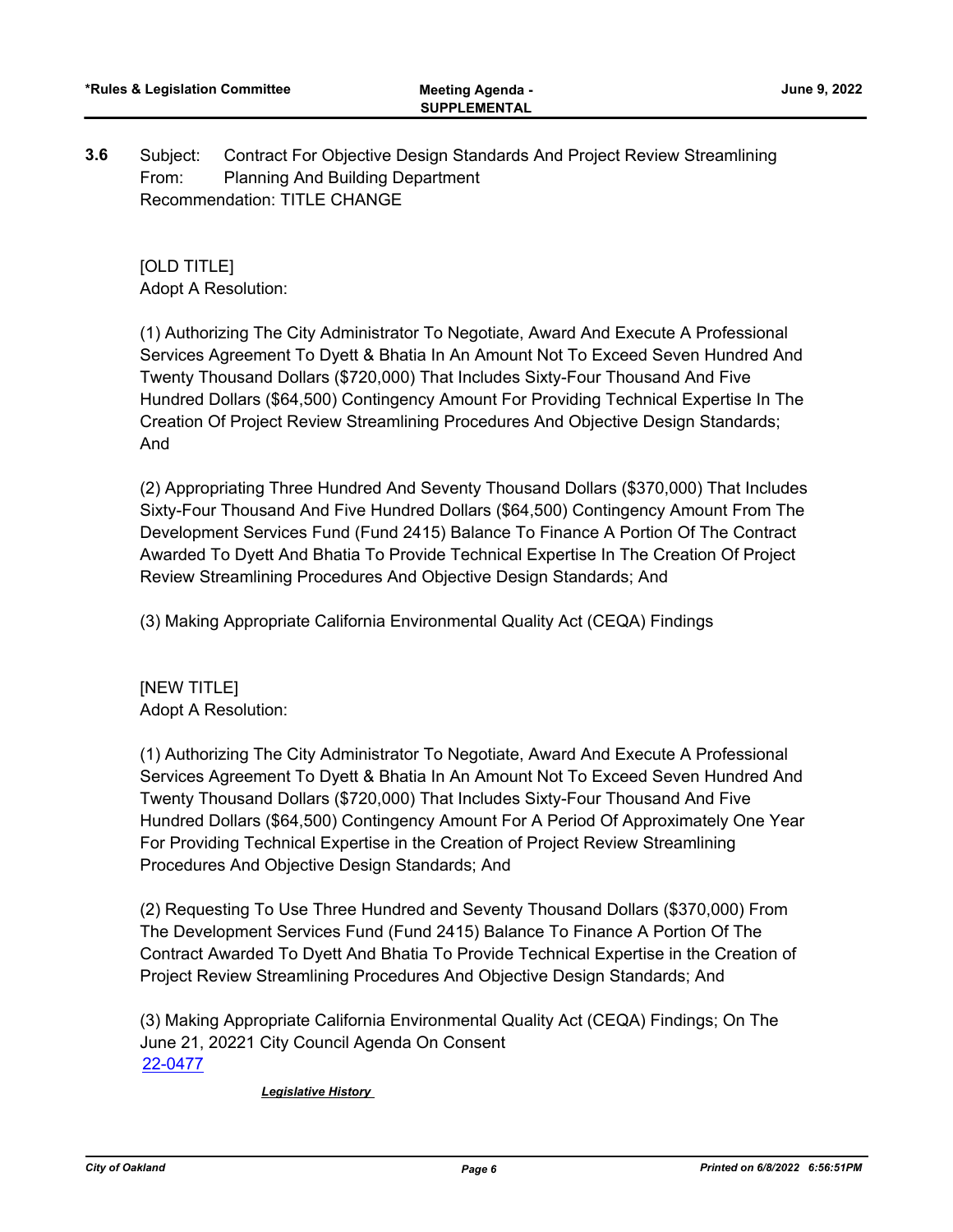*Consent*

Agency and the City Council

Subject: Apply For State Grant Funding To Establish A Gun Buy-Back Strategy From: President Pro Tempore Thao Recommendation: Adopt A Resolution Directing The City Administrator To Apply For State Grant Funding To Establish A Gun Buy-Back Strategy In An Effort To Reduce Gun Violence In The City Of Oakland; On The June 21, 2022 City Council Agenda On Consent **3.7**

- Subject: Resolution In Support Of A Comprehensive And Holistic Response To The Overdose And Opioid Epidemic From: President Pro Tempore Thao Recommendation: Adopt A Resolution In Support Of A Comprehensive And Holistic Response To The Overdose And Opioid Epidemic In The City Of Oakland; On The June 21, 2022 City Council Agenda On Consent **3.8** [22-0520](http://oakland.legistar.com/gateway.aspx?m=l&id=/matter.aspx?key=33440)
- Subject: Report And Recommendation On OPD Calls For Service **3.9**
	- From: Council President Bas

[22-0519](http://oakland.legistar.com/gateway.aspx?m=l&id=/matter.aspx?key=33439)

Recommendation: Approve A Report And Recommendation From The City Administrator On Police Department Calls For Service Pursuant To Resolution No. 88717 C.M.S. With Recommendations For The Additional Transfer Of Certain Categories Of Non-Violent, Non-Criminal Calls For Service From The Police Department To Other Departments; On The June 21, 2022 City Council Agenda On Non-Consent [22-0524](http://oakland.legistar.com/gateway.aspx?m=l&id=/matter.aspx?key=33444)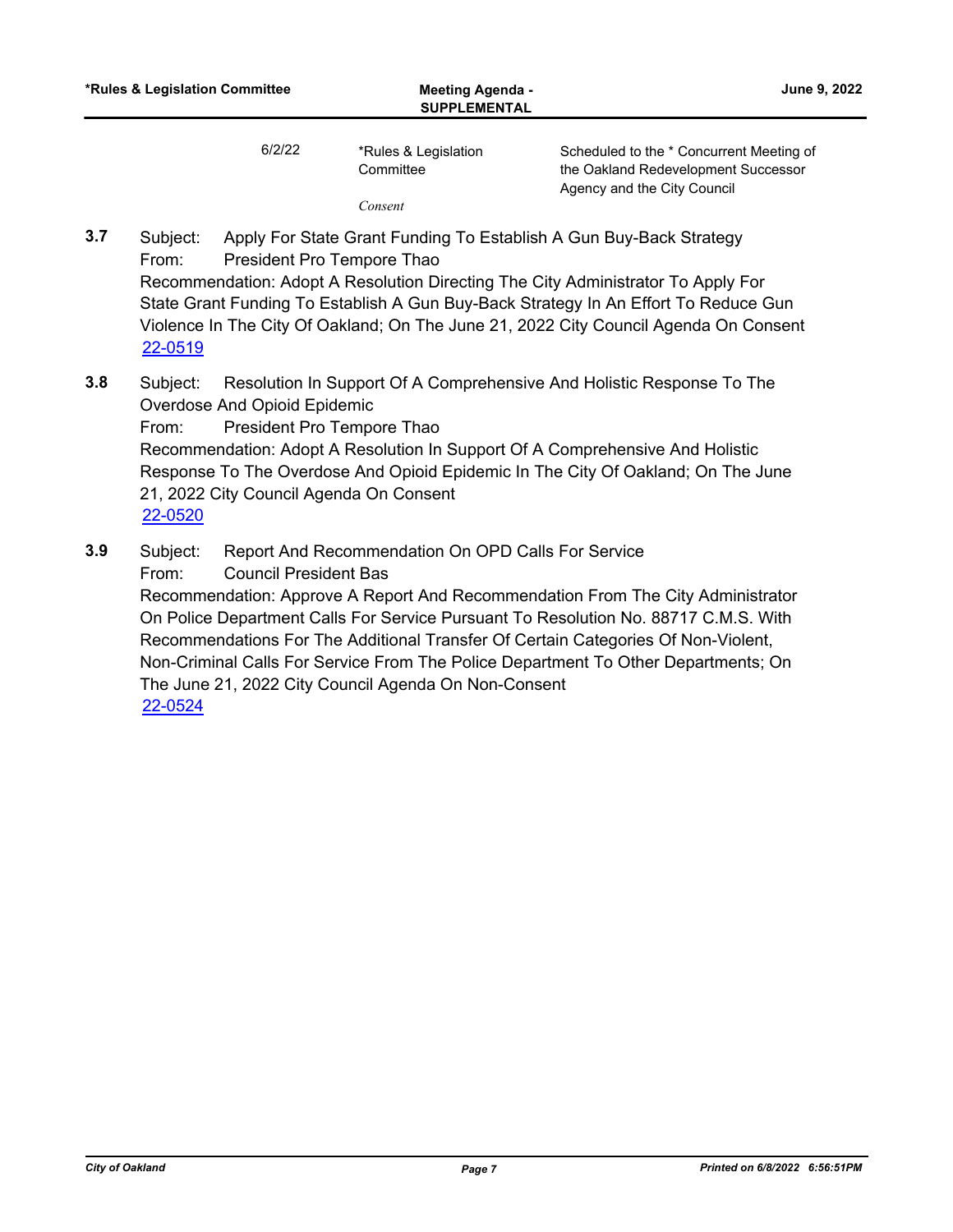Subject: Salary Ordinance Amendment Including Council Member Salary From: Human Resources Management Department Recommendation: Adopt An Ordinance Amending The Salary Schedule Of Ordinance No. 12187 C.M.S. ("Salary Ordinance") To: **3.10**

(1) Add The Full-Time Classification Of Inspector General Program and Performance Audit Manager; The Full-Time Classification Of Inspector General Program and Performance Auditor; The Full-Time Classification Of Inspector General Policy Analyst; The Full-time Classification Of Family Services Specialist; The Full-time Classification Of Special Activity Permit Technician; The Permanent Part-Time and Part-Time Equivalent Classifications Of Community Intervention Specialist (MACRO); Permanent Part-Time and Part-Time Equivalent Classifications Of Emergency Medical Technician (MACRO); And

(2) Amend The Title Of The Full-Time Classification Of Environmental Services Analyst, Assistant To Recycling Program Specialist I; The Title Of The Full-Time Classification Of Recycling Specialist To Recycling Program Specialist II; The Title Of The Full-Time Classification Of Municipal Code Enforcement Officer To Special Activity Permit Inspector; The Title of The Full-time Classification Of Head Start/Early Head Start Substitute Instructor To Head Start/Early Head Start Associate Instructor; The Title of The Permanent Part-time Classification Of Head Start/Early Head Start Substitute Instructor, PPT To Head Start/Early Head Start Associate Instructor, PPT; The Title Of The Part-time Classification Of Head Start/Early Head Start Substitute Instructor, PT To Head Start/Early Head Start Associate Instructor, PT;

(3) Amend The Salary Of The Part-time Classifications Of Senior Aide And Temporary Contract Services Employee To Ensure Compliance With The City Of Oakland's Minimum Wage; And

(4) Amend The Salary Of The Classification Of Council Member To Ensure Compliance With The Oakland Public Ethics Commission's Charter Mandated Salary Adjustment; On The June 21, 2022 City Council Agenda On Consent [22-0479](http://oakland.legistar.com/gateway.aspx?m=l&id=/matter.aspx?key=33399)

Subject: ACTC's San Pablo Avenue Corridor Project From: Transportation Department Recommendation: Adopt A Resolution Authorizing The City Administrator To Sign A Letter Of Support For The San Pablo Avenue Corridor Project Led By The Alameda County Transportation Commission To Begin The Detailed Design Phase; On The June 28, 2022 Special Public Works Committee Agenda **3.11** [22-0510](http://oakland.legistar.com/gateway.aspx?m=l&id=/matter.aspx?key=33430)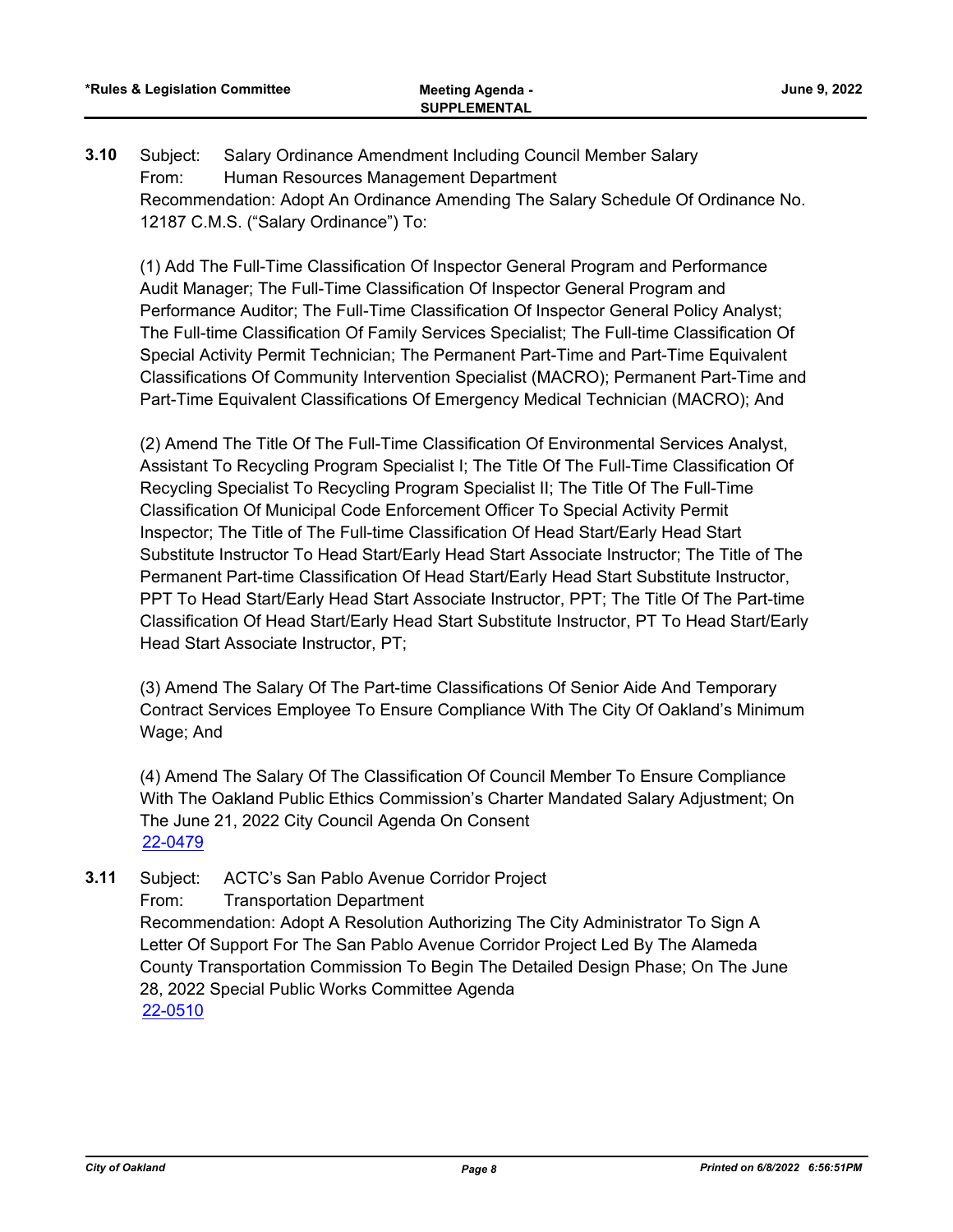- Subject: Housing Element Annual Progress Report for Calendar Year 2021 From: Planning And Building Department Recommendation: Receive An Informational Report On The City Of Oakland's Housing Element Annual Progress Report For Calendar Year 2021; On The June 28, 2022 Special Community And Economic Development Committee Agenda **3.12** [22-0515](http://oakland.legistar.com/gateway.aspx?m=l&id=/matter.aspx?key=33435)
- Subject: Workforce Development Board FY 2022-23 Budget And Contracts From: Economic And Workforce Development Department Recommendation: Adopt A Resolution: **3.13**
	- (1) Adopting The Fiscal Year 2022-23 Workforce Development Budget;

(2) Accepting And Appropriating Five Million Eight Hundred Ninety-Six Thousand Dollars (\$5,896,000) Of Youth Workforce Development Program Funds From The Office Of The Governor's California Volunteers To Increase Youth And Young Adult Employment Services And Develop Pathways Into Careers In Public Service;

(3) Accepting And Appropriating Five Hundred Thousand Dollars (\$500,000) From The California Workforce Development Board Workforce Accelerator Fund 10.0 Grant Program To Support Youth Ages 15 To 25 Years Disconnected From Work Or School ("Opportunity Youth") In The Tech Sector;

(4) Authorizing Grant Award Agreements With Service Providers Competitively Selected By The Oakland Workforce Development Board To Provide Comprehensive Career Services, Adult Career Services, And Youth Career Services From Workforce Innovation Opportunity Act ("WIOA") Title I Funds And Other Funds For Fiscal Year 2022-23;

(5) Authorizing The Carryover Of Unspent Fiscal Year 2021-22 Funds To Contracted Service Providers In Fiscal Year 2022-23; And

(6) Authorizing The City Administrator To Apply For And Accept Grants And Contributions For Workforce Development Services Beyond The WIOA Title I Formula Funding And Other Budgeted Funding Sources Up To Two Hundred Fifty Thousand Dollars (\$250,000) Per Instance With The Approval Of The Oakland Workforce Development Board Without Returning to Council; On The June 28, 2022 Special Community And Economic Development Committee Agenda [22-0516](http://oakland.legistar.com/gateway.aspx?m=l&id=/matter.aspx?key=33436)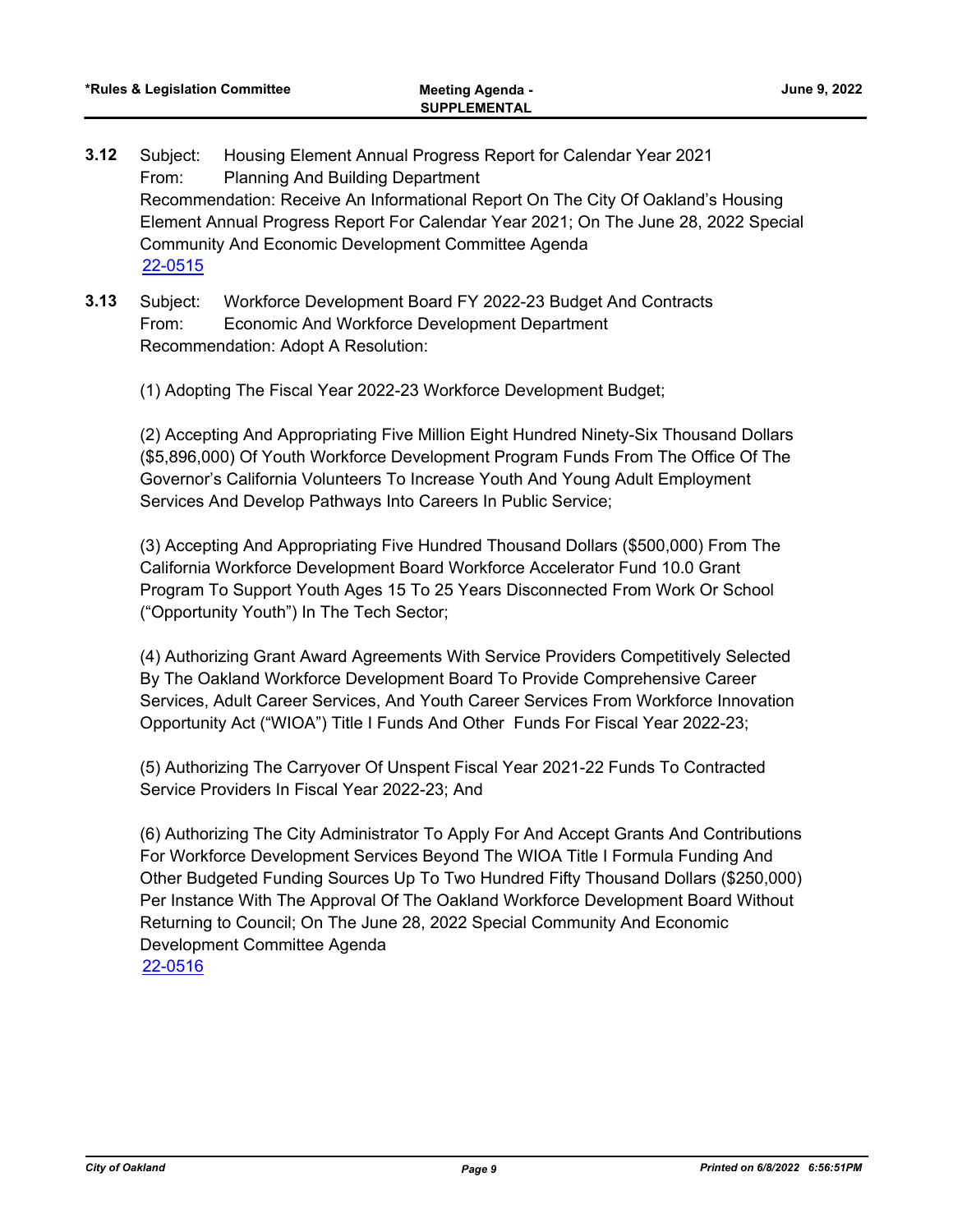Subject: 12th Street Remainder Parcel ENA With East Bay Asian Local Development **Corporation 3.14**

From: Economic And Workforce Development Department Recommendation: Adopt A Resolution:

(1) Declaring A Portion Of The 12th Street Remainder Parcel, Located At East 12th Street And 2nd Avenue (Property), As Exempt Surplus Land Under The State Surplus Land Act, Meeting The Criteria Under Government Code Section 54221(f)(1)(A); And

(2) Waiving The Competitive Process For Disposition Of Property For Development; And

(3) Authorizing The City Administrator To Negotiate And Enter Into An Exclusive Negotiation Agreement With East Bay Asian Local Development Corporation And/Or An Affiliate, For Twelve (12) Months With One Additional Six-Month Administrative Extension, For The Potential Lease Disposition And Development Of A Portion Of The Property And Development Of An Affordable Housing Project, Subject To The Completion Of A California Environmental Quality Act Determination; On The June 28, 2022 Special Community And Economic Development Committee Agenda [22-0517](http://oakland.legistar.com/gateway.aspx?m=l&id=/matter.aspx?key=33437)

Subject: Establishing Term Limits For The City Council **3.15**

From: Councilmember Taylor

Recommendation: Adopt A Resolution On The City Council's Own Motion Submitting To The Voters For The November 8, 2022, General Municipal Election A Measure Entitled, "Establishing Term Limits For The City Council" That Would Amend The City Charter To Limit Councilmembers To Three Consecutive Four-Year Terms; And Directing The City Clerk To Fix The Date For Submission Of Arguments And Provide For Notice And Publication, And Take Any And All Actions Necessary Under Law To Prepare For And Conduct The November 8, 2022, General Municipal Election; On The June 30, 2022 Rules And Legislation Committee Agenda [22-0528](http://oakland.legistar.com/gateway.aspx?m=l&id=/matter.aspx?key=33448)

Subject: Construction Contract To Ray's Electric Inc., For Highway (HSIP) Cycle 9 From: Transportation Department Recommendation: Adopt A Resolution Awarding A Construction Contract To Ray's Electric Inc., For Highway Safety Improvement Program (HSIP) Cycle 9, Foothill Boulevard And MacArthur Boulevard Project, Project No. 1004700, The Lowest, Responsible, Responsive Bidder In Accordance With Project Plans, Specifications, State Requirements, And With Contractor's Bid In The Amount Of One Million Seven Hundred and Eighty Three Thousand and Twenty-One Dollars and Twenty-Five Cents. (\$1,783,021.25); On The July 5, 2022 City Council Agenda On Consent **3.16** [22-0505](http://oakland.legistar.com/gateway.aspx?m=l&id=/matter.aspx?key=33425)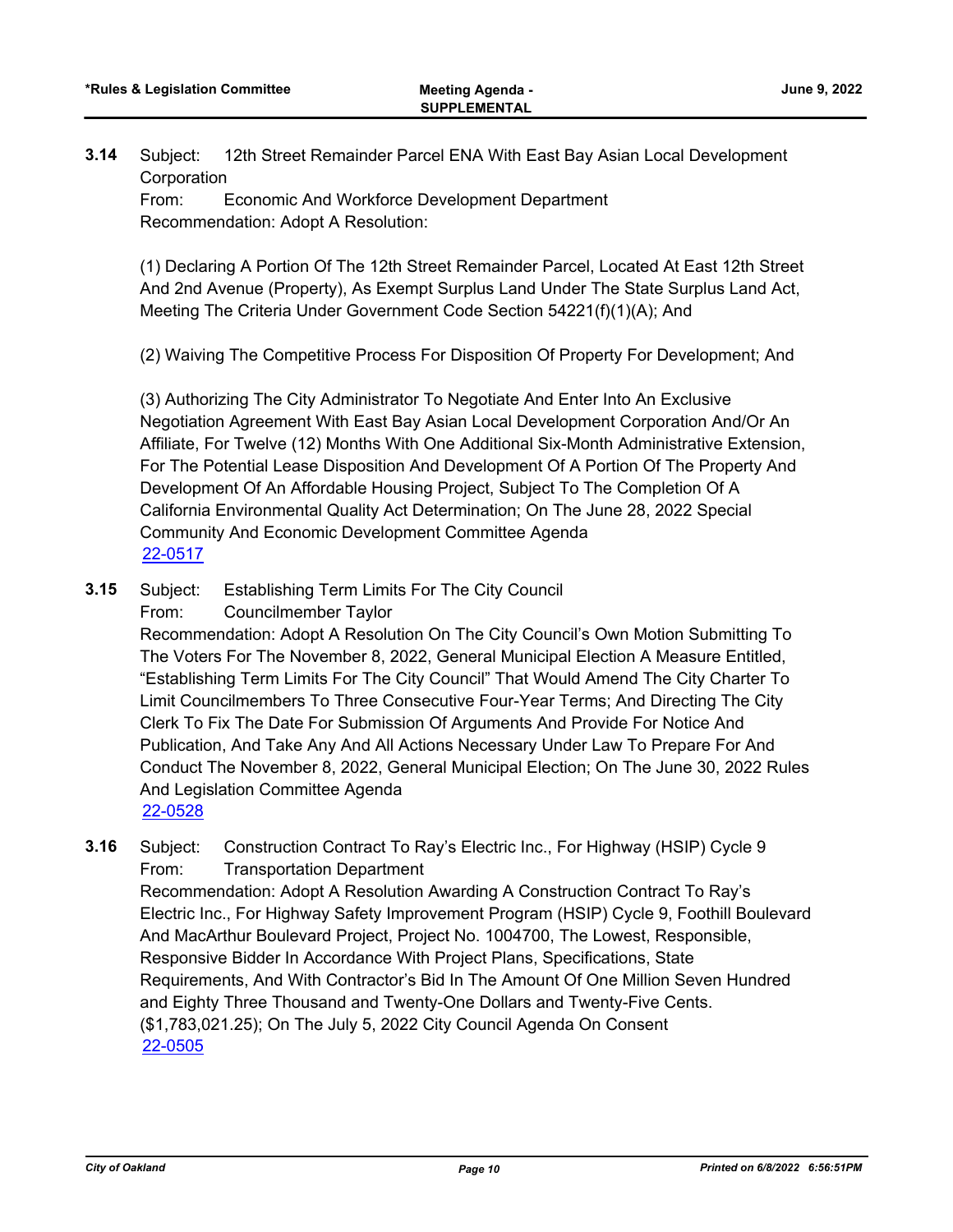- Subject: Professional Services Agreement For The West Oakland Sustainable Transportation Equity Projects (STEPS) **3.17**
	- From: Transportation Department

Recommendation: Adopt A Resolution Authorizing The City Administrator To Accept And Appropriate Sustainable Transportation Equity Project (STEP) Grant Funds In The Amount Of Seven Million Six Hundred Sixty-Five Thousand Three Hundred Seventy-One Dollars And Ninety-Nine Cents (\$7,665,371.99) To Implement The West Oakland STEP's Program, Administered By The California Air Resources Board; 2) Enter Into A Professional Services Agreement With Oakland Parks And Recreation Foundation As A Fiscal Agent For The West Oakland Environmental Indicators Project, Urban Biofilter, And West Oakland Green Initiative In An Amount Not To Exceed Two Million Eight Hundred Eighty-Four Thousand Two-Hundred Dollars And Zero Cents (\$2,884,200.00); 3) Enter Into A Professional Services Agreement With The Crucible In An Amount Not To Exceed Three Hundred Sixty-Four Thousand Three Hundred Twenty-Nine Dollars And Ninety-Five Cents (\$364,329.95); 4) Waive The City's Competitive Bidding Process For Request For Proposals; And 5) Allocate Two Million Eight Hundred Ninety-Three Thousand Nine Hundred Fifty-Six Dollars (\$2,893,956) In Local Match; And 6) Adopt Appropriate California Environmental Quality Act (CEQA) Findings; On The July 5, 2022 City Council Agenda On Consent

[22-0506](http://oakland.legistar.com/gateway.aspx?m=l&id=/matter.aspx?key=33426)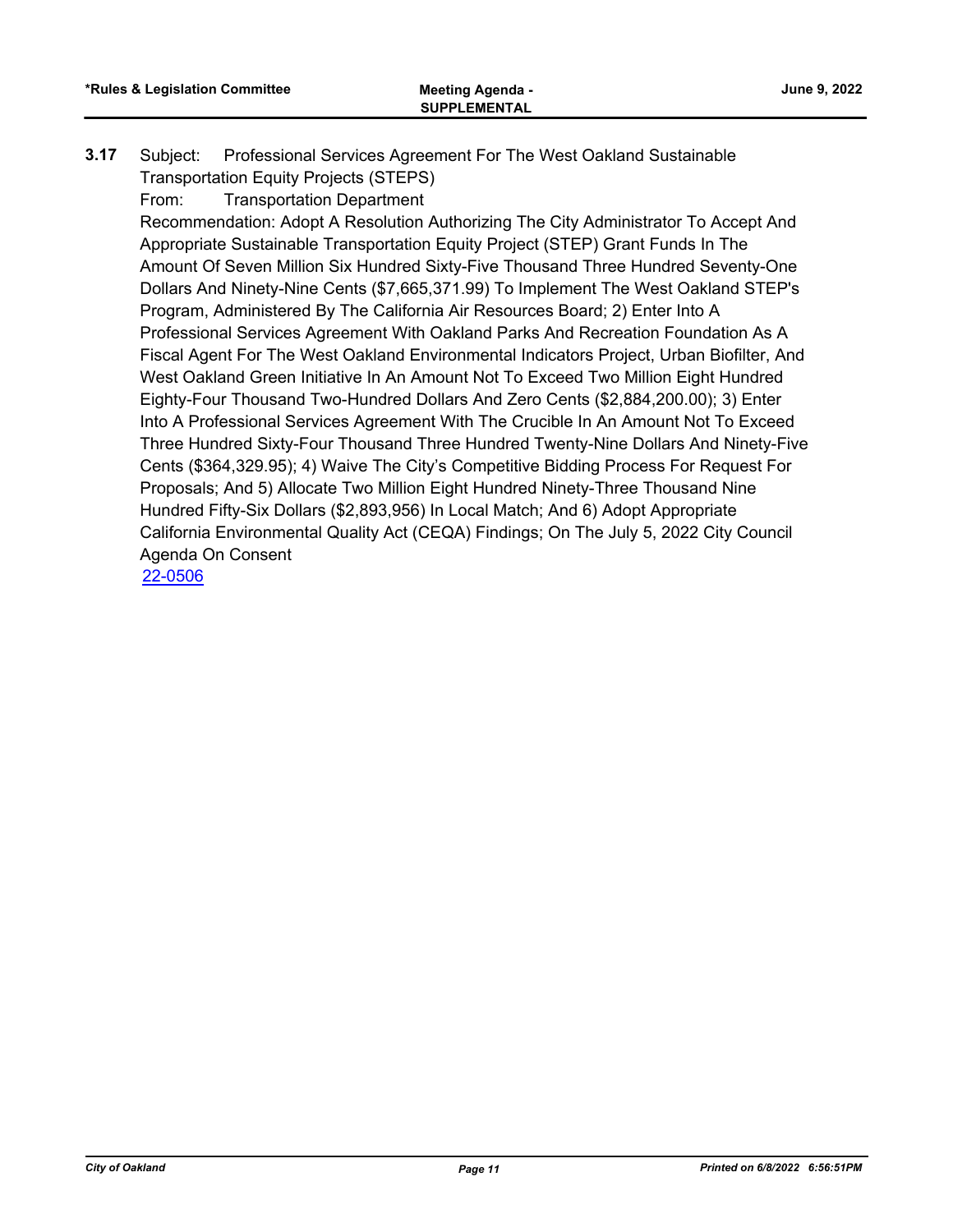Subject: BID Annual Reports And Assessment Payment Approval From: Economic And Workforce Development Department Recommendation: Adopt The Following Pieces Of Legislation: **3.18**

1) A City Resolution (A) Approving The Fiscal Year 2021-22 Annual Reports Of The Lakeshore/Lake Park Business Improvement Management District Of 2012 (Lakeshore District), The Jack London Improvement District (Jack London District), The Temescal/Telegraph Business Improvement District 2015 (Temescal District), The Laurel Business Improvement District 2016 (Laurel District), The Koreatown/Northgate Community Benefit District 2017 (Koreatown District), The Oakland Tourism Business Improvement District 2018 (Oakland Tourism District), The Downtown Oakland Community Benefit District 2018 (Downtown Oakland District), And The Lake Merritt-Uptown Community Benefit District 2018 (Lake Merritt-Uptown District) Advisory Boards; (B) Confirming The Continuing Annual Assessment For Each Said District And For The Chinatown Community Benefit District 2021 (Chinatown District), With The Exception Of The Lakeshore District That Is Expiring, For Fiscal Year 2022-23 And Levying Said Assessments; (C) Increasing The Jack London District, Temescal District, Koreatown District, Downtown Oakland District, And Lake Merritt-Uptown District By Five (5) Percent For The 2022-2023 Assessment; (D) Authorizing Payment Of The City's Cumulative Fiscal Year 2022-23 Fair Share Assessment In An Approximate Amount Of Three Hundred Eighty-Nine Thousand Four Hundred Fifty-Three Dollars And Sixty-Seven Cents (\$389,453.67) For City-Owned Properties In The Jack London District, The Temescal District, The Koreatown District, The Downtown Oakland District, The Lake Merritt-Uptown District, And The Chinatown District; And (E) Renewing The Agreements With The Districts For Administration And Disbursement Of Funds; And [22-0512](http://oakland.legistar.com/gateway.aspx?m=l&id=/matter.aspx?key=33432)

2) An Oakland Redevelopment Successor Agency (ORSA) Resolution Authorizing Payment Of ORSA's Cumulative Fiscal Year 2022-23 Fair Share Assessment In An Approximate Amount Of Two Thousand Eight Hundred Seventy-One Dollars And Twenty Cents (\$2,871.20) For One Oakland Redevelopment Successor Agency-Owned Property In The Downtown Oakland Community Benefit District 2018; On The July 5, 2022 City Council Agenda On Consent [22-0513](http://oakland.legistar.com/gateway.aspx?m=l&id=/matter.aspx?key=33433)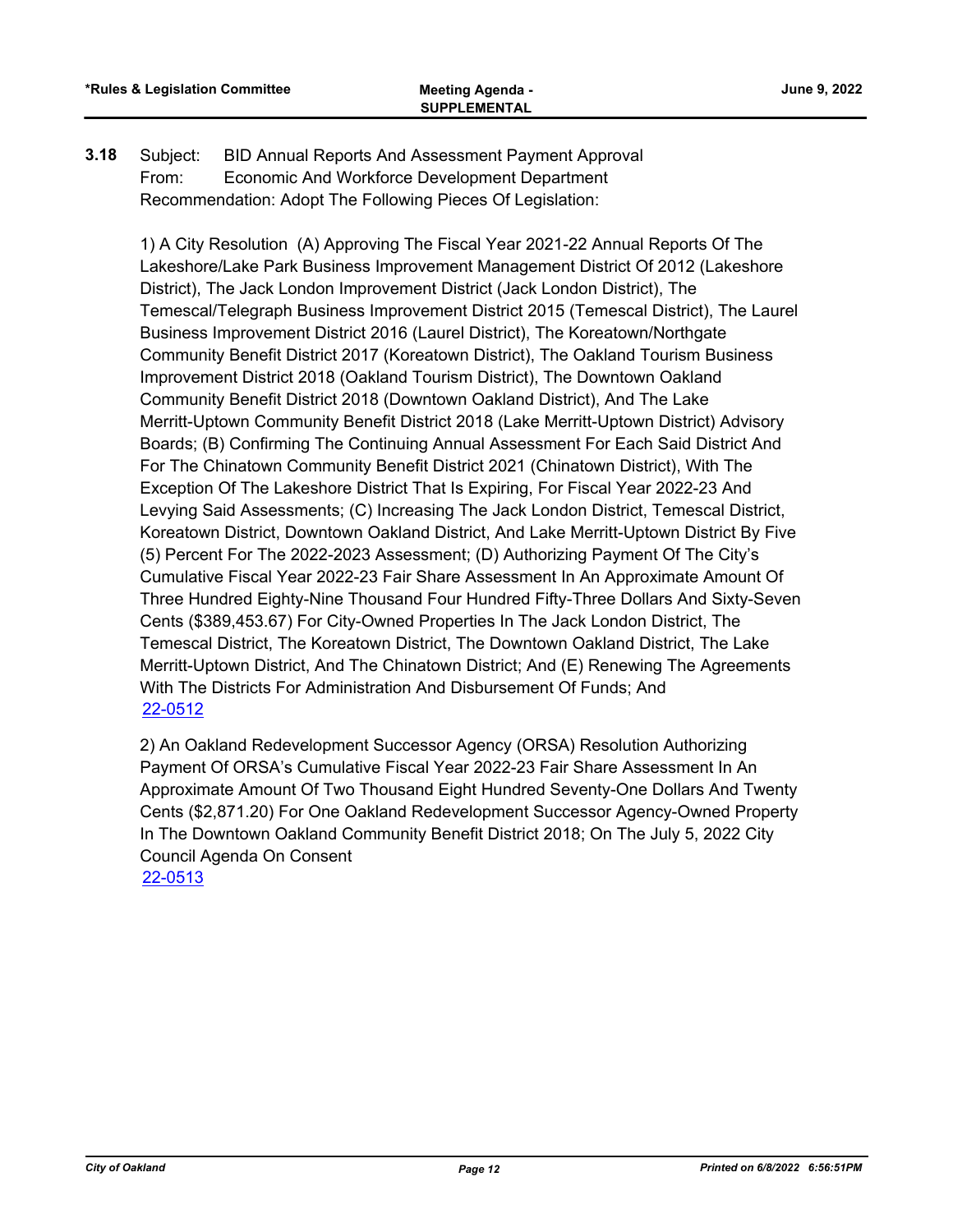#### Subject: West Oakland Universal Basic Mobility Pilot **3.19**

From: Transportation Department

Recommendation: Adopt A Resolution Authorizing The City Administrator To Finalize And Execute A Prepaid Debit Card Marketing And Processing Agreement And A Contract Purchasing Agreement With USIO, Inc. (USIO) And A Contract Purchasing Agreement With Clipper In Support Of The West Oakland Universal Basic Mobility Project's (Project) Financial Incentive In The Form Of 1,000 Restricted Prepaid Debit Cards For A Period Of One Year At A Total Contract Cost Of \$350,000; Providing The Necessary Spending Authority For The Contract's One-Year Duration; And Waiving The Advertising, Bidding And The Request For Qualifications/Proposal Competitive Selection Requirements; On The July 5, 2022 City Council Agenda On Consent [22-0514](http://oakland.legistar.com/gateway.aspx?m=l&id=/matter.aspx?key=33434)

- Subject: Ordinance To Waive Affordable Housing Impact Fees From: Vice Mayor Kaplan And Councilmember Fife Recommendation: Adopt Ordinance Amending Chapter 15.72.100 Of Oakland's Municipal Code, Affordable Housing Impact Fees: On-Site Affordable Housing Option, To Expedite Waiving Affordable Housing Impact Fees For Small Affordable Housing Projects By (1) Granting Automatic Waiver Of Affordable Housing Impact Fees For Affordable Housing Projects With 10 Units Or Less, And (2) Allowing Applicants To Self-Attest Under Penalty Of Perjury That Their Project Will Remain Affordable For The Life Of The Development Project; On The July 5, 2022 City Council Agenda On Consent **3.20** [22-0518](http://oakland.legistar.com/gateway.aspx?m=l&id=/matter.aspx?key=33438)
- Subject: Sanitary Sewer Sub-Basin 83-403 Rehabilitation From: Public Works Department Recommendation: Adopt A Resolution Awarding A Construction Contract To Pacific Trenchless, Inc., The Lowest Responsive And Responsible Bidder, In Accordance With Project Plans And Specifications For The Sanitary Sewer Sub-Basin 83-403 Rehabilitation (Project No. 1000921) And With Contractor's Bid For An Amount Not To Exceed Five Million, Four Hundred Thirty-Six Thousand, Four Hundred And Sixty Dollars (\$5,436,460.00); And Adopting Appropriate California Environmental Quality Findings; On The July 5, 2022 City Council Agenda On Consent **3.21** [22-0521](http://oakland.legistar.com/gateway.aspx?m=l&id=/matter.aspx?key=33441)
- Subject: Report On Youth Employment Programs From: Councilmember Fife And Vice Mayor Kaplan Recommendation: Receive An Informational Report From The City Administrator On All Youth Employment Programs Within The City Of Oakland, Including The Total Number Of Positions Or Placements For The Current Year, Funding Sources, As Well As Plans And Efforts To Expand The Number Of Youth Participants, Further Clarify The Application Process For Young People, Creation Of Employment Opportunities Within City Departments, And Securing Private Funds To Support The Growth Of Youth Employment In Our City; On The July 5, 2022 City Council Agenda On Non-Consent **3.22** [22-0525](http://oakland.legistar.com/gateway.aspx?m=l&id=/matter.aspx?key=33445)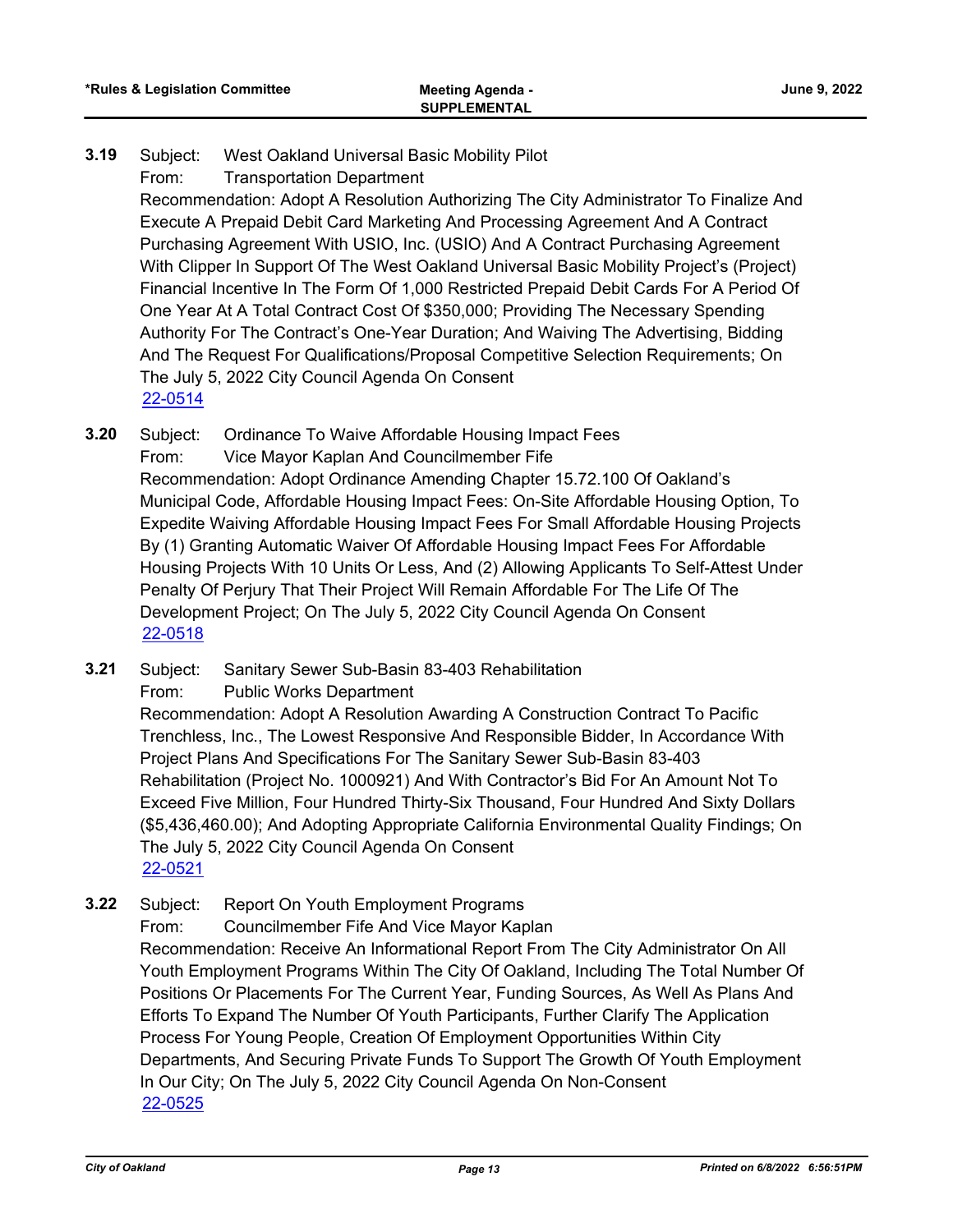- Subject: Resolution Recognizing Chanee Franklin-Minor For Outstanding Service From: City Attorney Barbara J. Parker And City Administrator Ed Reiskin Recommendation: Adopt A Resolution Honoring Chanee Franklin-Minor For Outstanding Service To The City Of Oakland As Head Of The Rent Adjustment Program; On the July 5, 2022 City Council Agenda As A Ceremonial **3.23** [22-0527](http://oakland.legistar.com/gateway.aspx?m=l&id=/matter.aspx?key=33447)
- Subject: Claremont Behavioral Services Inc. Services From: Human Resources Management Department Recommendation: Adopt A Resolution Authorizing The City Administrator To (1) Negotiate And Execute An Agreement With Claremont Behavioral Services, Inc. ("Claremont") For Employee Assistance Program ("EAP") And Related Services For All Non-Sworn City Employees And Their Respective Eligible Dependents And Sworn Employees Of The Oakland Fire Department ("OFD") And Their Respective Eligible Dependents In An Amount Not To Exceed A Total Amount Of Four Hundred Thousand Dollars (Two Hundred Thousand Per Contract Year 2022-2023; And 2023-2024) With Options To Extend The Agreement In One Or Two Year Increments Through Fiscal Year 2029 In Amounts Not To Exceed Two Hundred Eight Thousand Dollars In Contract Year 2024-2025, Two Hundred Sixteen Thousand Dollars In Contract Year 2025-2026, Two Hundred Twenty-Two Hundred Thousand Dollars In Contract Year 2026-2027, Two Hundred Thirty Thousand Dollars In Contract Year 2027-2028, And Two Hundred Forty Thousand Dollars In Contract Year 2028-2029 For A Total Not To Exceed One Million Five Hundred Sixteen Thousand Dollars, And (2) Waiving The Local And Small Local Business Enterprise (L/SLBE) Participation Requirements; On The July 11, 2022 Finance And Management Committee Agenda **3.24** [22-0507](http://oakland.legistar.com/gateway.aspx?m=l&id=/matter.aspx?key=33427)
- Review Of Draft Agendas And Review Of Pending Lists For Council And Committee Meetings **4** [22-0471](http://oakland.legistar.com/gateway.aspx?m=l&id=/matter.aspx?key=33392)

| <b>Attachments:</b> | June 13, 2022 Concurrent ORSA And Finance And Management Committee Ag                                                                                                                                                        |  |  |
|---------------------|------------------------------------------------------------------------------------------------------------------------------------------------------------------------------------------------------------------------------|--|--|
|                     |                                                                                                                                                                                                                              |  |  |
|                     | June 14, 2022 Public Safety Committee Agenda                                                                                                                                                                                 |  |  |
|                     | June 16, 2022 Special Rules and Legislation Committee Agenda                                                                                                                                                                 |  |  |
|                     | <b>Finance and Management Committee Pending List</b>                                                                                                                                                                         |  |  |
|                     | <b>Public Works Committee Pending List</b>                                                                                                                                                                                   |  |  |
|                     | <b>Community &amp; Economic Development Committee Pending List</b><br>Life Enrichment Committee Pending List<br><b>Education Partnership Committee Pending List</b><br><b>Public Safety Committee Committee Pending List</b> |  |  |
|                     |                                                                                                                                                                                                                              |  |  |
|                     |                                                                                                                                                                                                                              |  |  |
|                     |                                                                                                                                                                                                                              |  |  |
|                     | <b>Rules &amp; Legislation Committee Pending List</b>                                                                                                                                                                        |  |  |
|                     | Draft June 21, 2022 City Council and ORSA Agenda                                                                                                                                                                             |  |  |
|                     | Draft June 23, 2022 Rules And Legislation Committee Agenda                                                                                                                                                                   |  |  |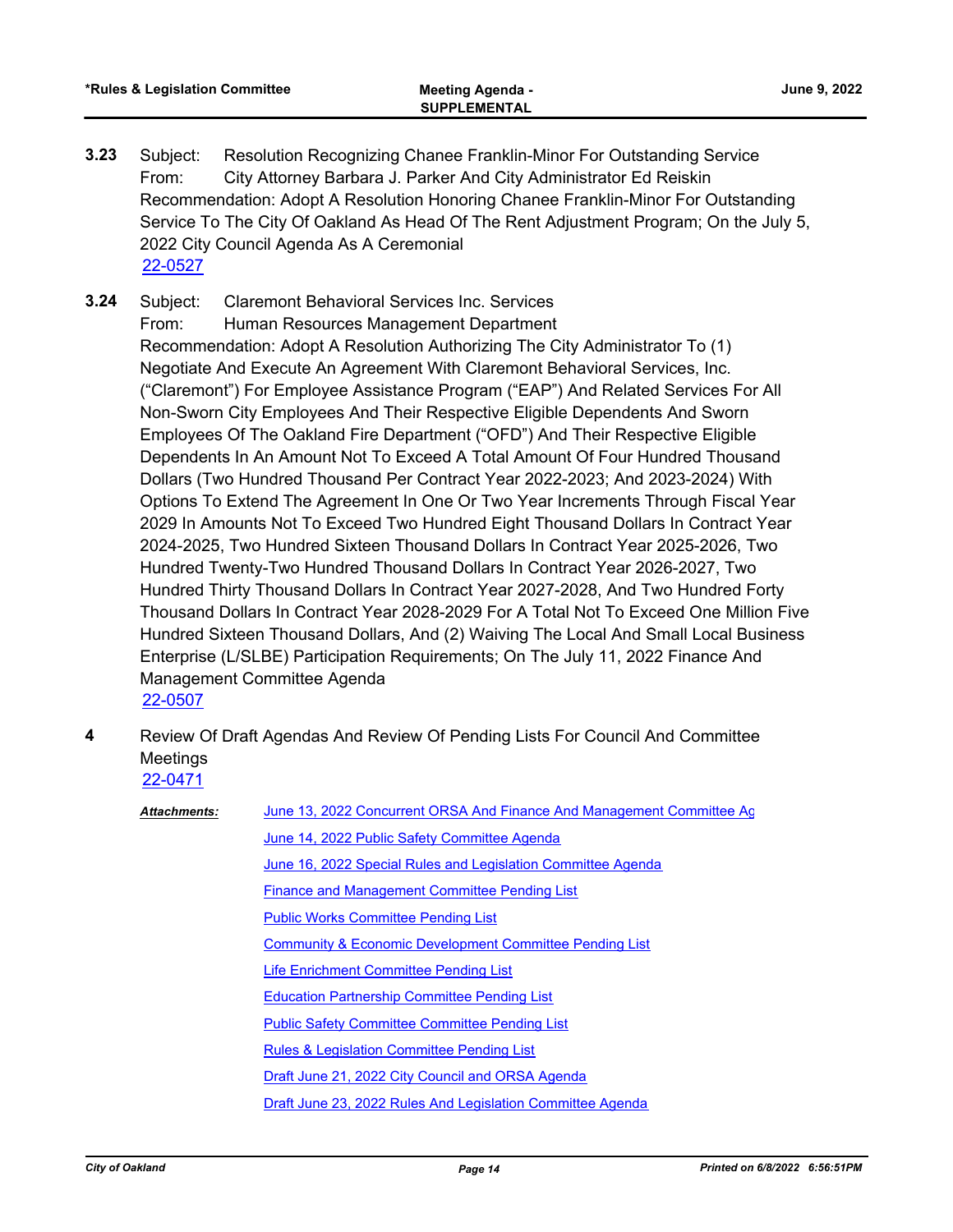#### **5 Determinations Of Closed Session**

Subject: Emerald New Deal Healing And Reparations Fund **6**

From: Councilmember Taylor

Recommendation: Adopt A Resolution On The City Council's Own Motion Submitting To The Voters At The November 8, 2022 General Municipal Election An Amendment To The Oakland City Charter To Add Article XVII TO: (1) Establish The "Emerald New Deal Fund" For Cannabis Business Tax Revenue To Be Used For Services And Programs To Address Racially Inequitable Impacts Of The War On Drugs On Individuals, Families, And Communities In The City Of Oakland; And (2) Re-Establish The Cannabis Regulatory Commission, As The "End-Harm Cannabis Regulatory Commission," With Revised Membership And Responsibilities, Including To Advise The Council On Expenditure Of The Emerald New Deal Fund; And Directing The City Clerk To Take All Actions Necessary Under Law To Submit This Item To The Voters At The November 8, 2022 General Election

[22-0382](http://oakland.legistar.com/gateway.aspx?m=l&id=/matter.aspx?key=33303)

| <b>Attachments:</b> | <b>View Report</b>             |                                   |                 |
|---------------------|--------------------------------|-----------------------------------|-----------------|
|                     | <b>View Presentation</b>       |                                   |                 |
|                     | <b>View Attachment Q&amp;A</b> |                                   |                 |
|                     | <b>View Legislation</b>        |                                   |                 |
|                     | <b>Legislative History</b>     |                                   |                 |
|                     | 5/5/22                         | *Rules & Legislation<br>Committee | Schedu<br>Commi |

Iled to the \*Rules & Legislation ittee

**7 The Item Regarding Charter Amendment Ballot Measure Regarding Non-Gendered Language Was Removed From This Agenda And Reschedule To The June 16, 2022 Special Rules and Legislation Committee At The June 2, 2022 Rules And Legislation Committee**

**Open Forum**

**Adjournment**